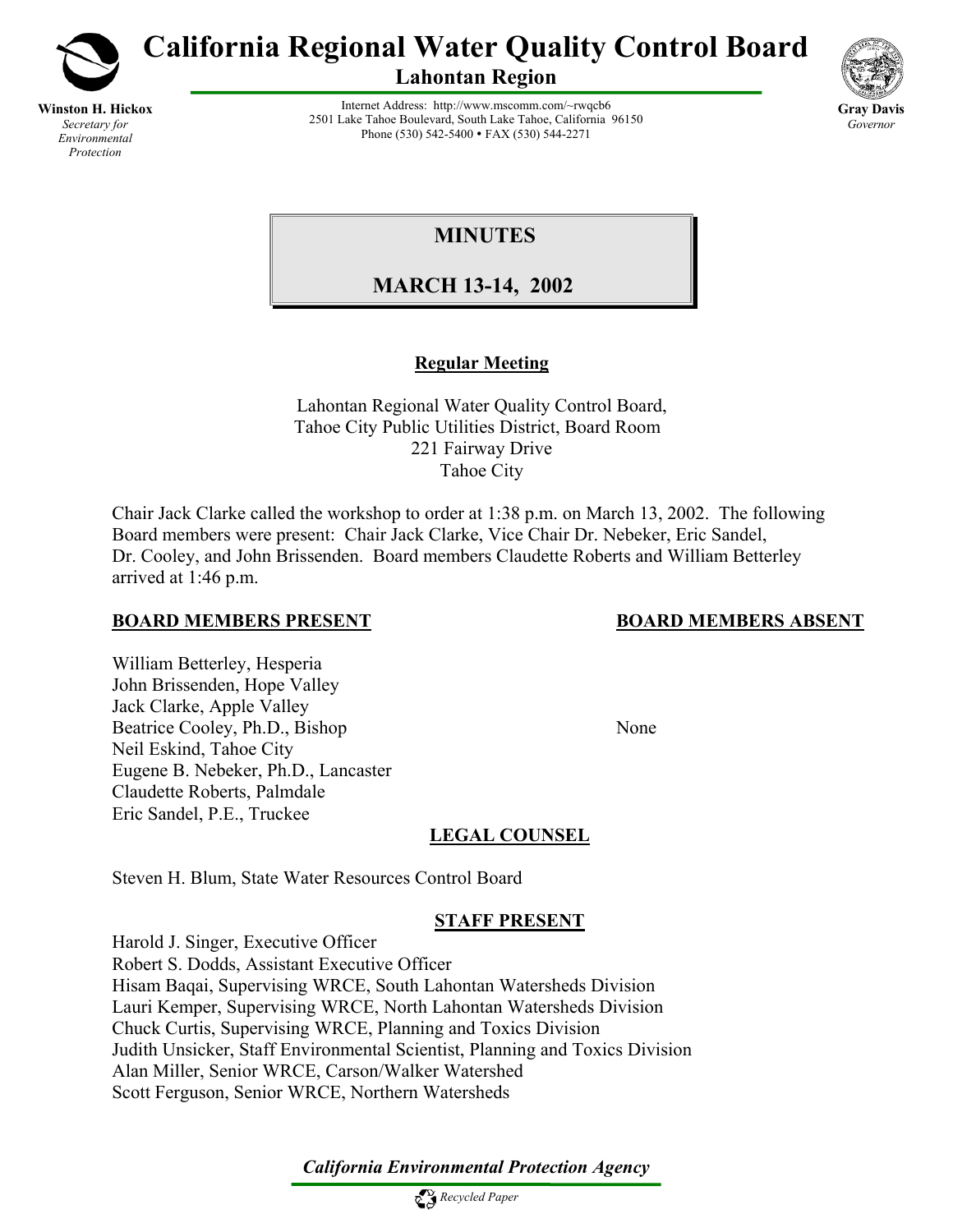Jill Wilson, Environmental Scientist, Northern Watersheds Eric Taxer, WRCE, Northern Watersheds Catherine Olsen, Associate Engineering Geologist, TMDL Unit Robin Mahoney, WRCE, Carson/Walker Watershed Erika Lovejoy, Environmental Scientist, Lake Tahoe Watershed Jeremy Sokulsky, WRCE, TMDL Unit Robert Erlich, Environmental Scientist, Lake Tahoe Watershed Mary Fiore-Wagner, Environmental Scientist, Lake Tahoe Watershed Robert Larsen, Environmental Scientist, Lake Tahoe Watershed Dave Roberts, Environmental Scientist, TMDL Unit Marietta Christoffersen, Office Technician, South Lake Tahoe office Susan-Marie Hagen, Executive Assistant

#### **ADDRESSING THE BOARD**

Tom Howard, Deputy Director, State Water Resources Control Board Ray Lacey, California Tahoe Conservancy Bob Kingman, California Tahoe Conservancy Cindy Gustafson, Tahoe City Public Utilities District Bob Lourey, Tahoe City Public Utilities District Jim Phelan, Tahoe City Marina Carl Hasty, Tahoe Regional Planning Agency Shane Romsos, Tahoe Regional Planning Agency John Upton, South Lake Tahoe Recreation Facilities, Joint Powers Authorities Jennifer Merchant, Truckee-North Tahoe Transportation Management Association Jon-Paul Harries, Program Director, League to Save Lake Tahoe Ed Miller, Meeks Bay Fire Protection District Bryce Keller, North Tahoe Fire Protection District Elizabeth Hale, Tahoe Resource Conservation District Bill Bostic, Watershed Coordinator, Surprise Valley Resource Conservation District John Rodrigues, Chief of Construction, Northern California Region, Caltrans Jason Malcolm, Malcolm Drilling Company Jeffory Scharff, Attorney representing Tom Erickson, Tahoe Tom's Gas Station

#### **Workshop/Tour 1:38 p.m., March 13, 2002**

Harold Singer, Executive Officer, announced that the tour portion of the workshop on proposed bicycle path sites in Tahoe City had been canceled due to storm conditions. He introduced the informational workshop to discuss water quality impacts and the necessary findings for exemptions to prohibitions on SEZ disturbance for proposed bike paths, including the Tahoe City Community Trail Inter-Tie Project.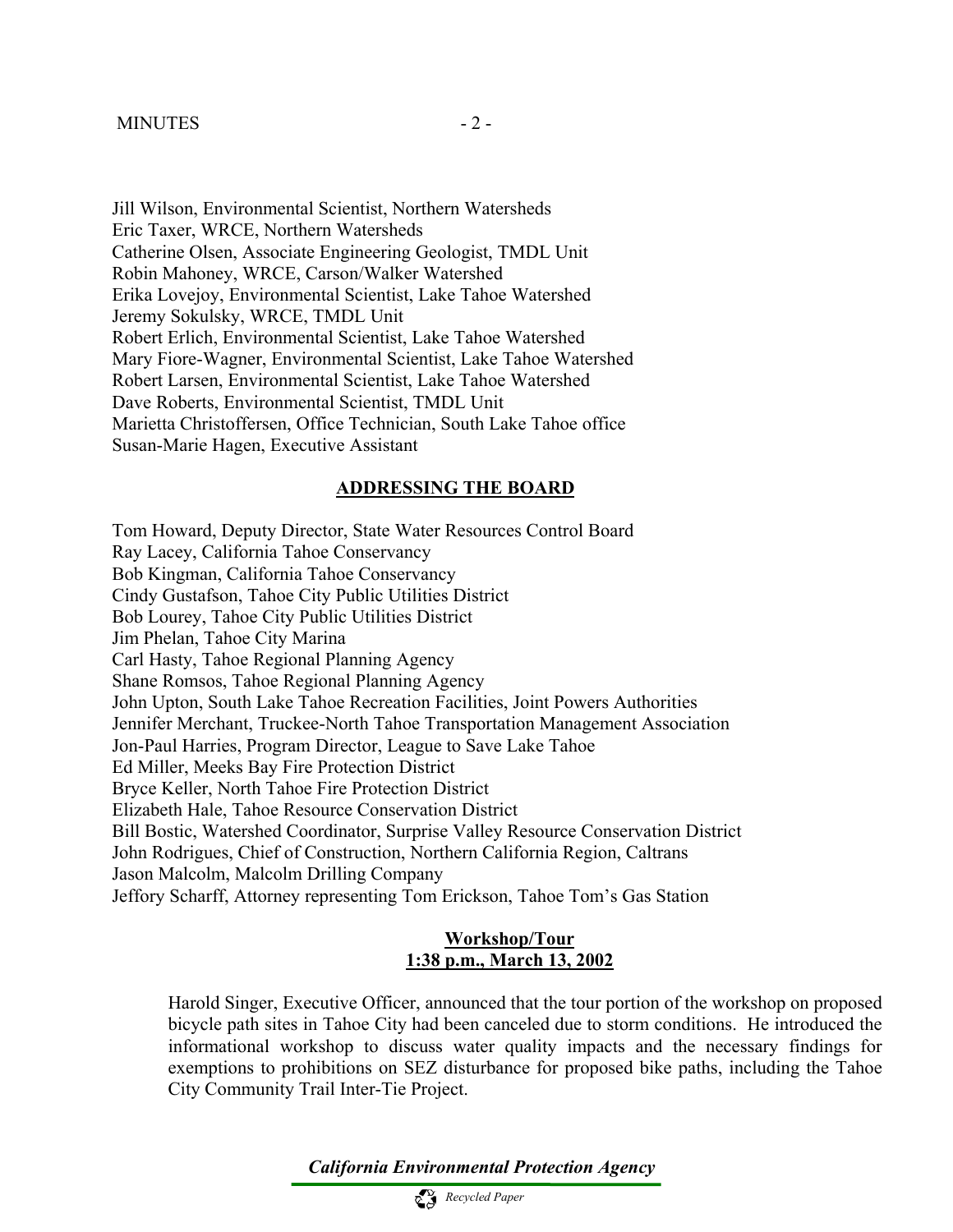Erika Lovejoy, Lahontan Regional Board staff, opened the presentation and introduced the other speakers. She made the staff presentation on potential impacts to Stream Environment Zones (SEZ) and Basin Plan Prohibitions.

Board members asked questions. Staff members Lauri Kemper and Erika Lovejoy responded.

Mr. Ray Lacey, Program Coordinator, California Tahoe Conservancy (CTC), introduced the agency's mission and overview of past and proposed bike trail projects. Mr. Lacey gave a presentation on the proposed bike paths for Tahoe City. He concluded with responses to questions from Board members.

Mr. Bob Lourey and Ms. Cindy Gustafson, Tahoe City Public Utilities District (TCPUD), described the proposed Tahoe City Community Trail Inter-Tie Project and answered Board member questions.

The following speakers addressed the Board individually, made comments and asked the Board to support the Tahoe City Community Trail Inter-Tie Project:

- Mr. Jim Phelan, General Manager, Tahoe City Marina
- Ms. Jennifer Merchant, Executive Officer, Truckee-North Tahoe Transportation Management Association
- Mr. John Upton, South Lake Tahoe Recreation Facilities, Joint Powers Authority
- Mr. Carl Hasty, Deputy Director, Tahoe Regional Planning Agency
- Mr. Jon-Paul Harries, Program Director, League to Save Lake Tahoe
- Mr. Ed Miller, President, Meeks Bay Fire Protection District
- Mr. Bryce Keller, North Tahoe Fire Protection District

Ms. Elizabeth Hale, Tahoe Resource Conservation District, urged the Board to use caution in reviewing this and other related projects, and expressed concern that developing an extensive bike trail system within the Tahoe Basin could bring excessive numbers of recreational bike trail users to Tahoe, creating over-crowding of the trail system and already congested highways in the Tahoe Basin.

Chair Jack Clarke ended the public comment period after a final call for comments on Tahoe bike trails in general.

Mr. Singer reviewed Lahontan Regional Board's past involvement with bike trails in the Tahoe Basin. He asked the Board for direction in determining the Board's future intent in this area.

Board members expressed concern for protecting water quality at Lake Tahoe. Board members were concerned about substantiating the following: that hazards for public health and safety can not be ameliorated by any other means; that projects need to be considered not individually, but in terms of cumulative long term effects on water quality for the entire Lake Tahoe basin; that monitoring of restoration efforts are conducted for short and long term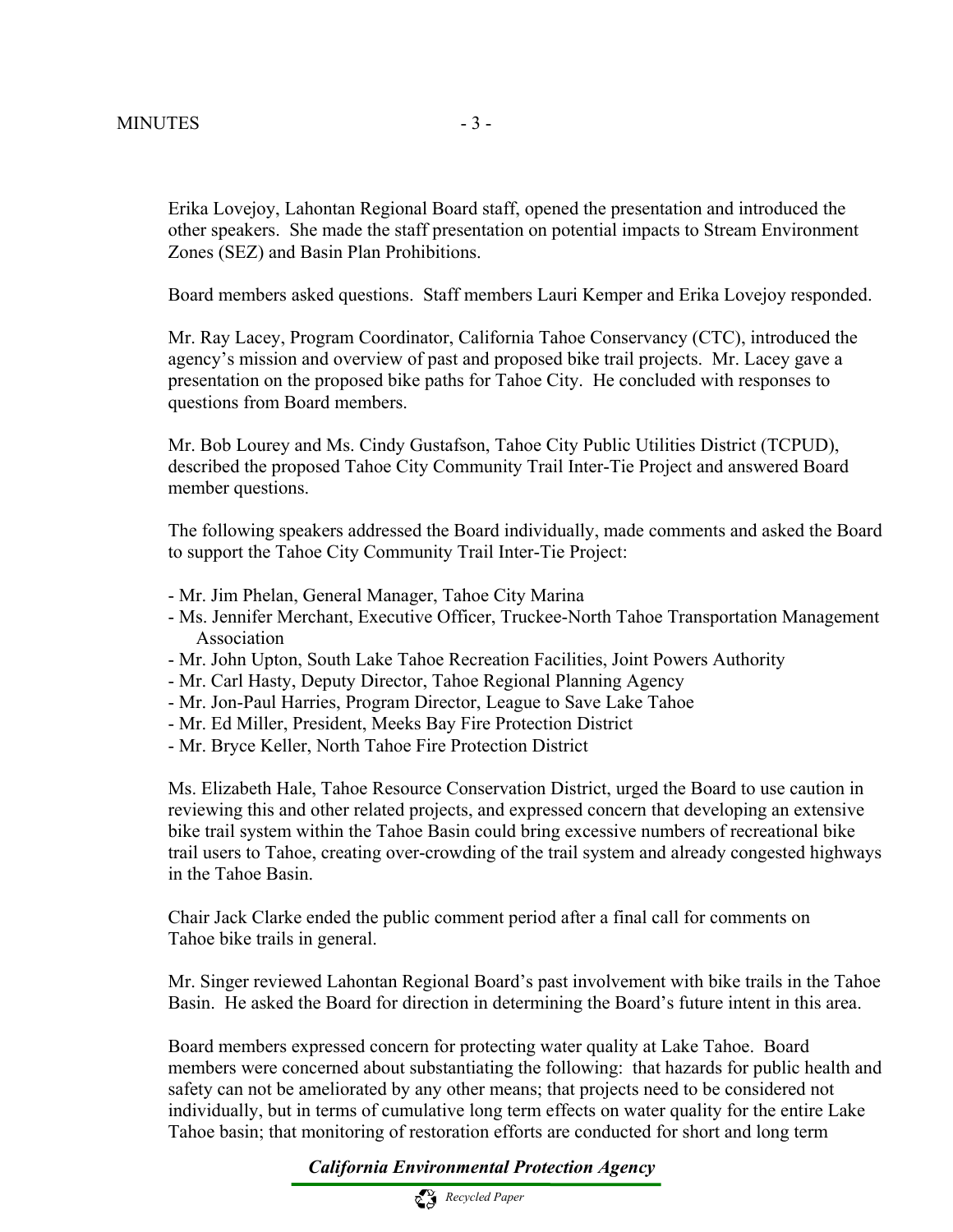effectiveness: that projects prove "no reasonable alternatives" exist; that any new bike trails or extensions of bike trails or links of bike trails will be fully mitigated to the present standard against run off into Lake Tahoe.

In summary, Board members indicated that staff was proceeding in the right direction and can continue to use the right findings for mitigation to address water quality and environmental protection concerns.

Mr. Blum pointed out that one possible option for continued vigilance on projects when permits are rescinded or expire would be for the Board to require annual technical monitoring reports. This could be directed by way of a 13267 letter.

### **Regular Meeting, continued 4:00 p.m. March 13, 2002**

### **1. Executive Officer's Report** (Harold Singer)

Mr. Singer highlighted several items from the written report

- Update on Meyers Beacon Gas Station
- Update on aquatic herbicide use and Eurasian watermilfoil in Lake Tahoe
- Notice of Preparation for a Functional Equivalent Document to support Draft Basin Plan amendments sent out to trustee agencies and interested parties
- Update on Town of Mammoth Lakes Erosion Control, Memorandum of Understanding

Other information:

.

• The State Water Board has informally authorized the regional boards to redirect up to .5% of their budgets to projects within their regions that will have the greatest positive impact based upon certain criteria. Mr. Singer stated that he would keep the Board informed on this effort.

The workshop adjourned at 4:43 p.m.

### **Regular Meeting, continued 7:07 p.m., March 13, 2002**

Chair Jack Clarke convened the evening Board meeting session at 7:07 p.m. He introduced the Lahontan Board Members. All Board members were present.

### **2. PUBLIC FORUM**

Chair Jack Clarke opened the Public Forum portion of the meeting.

Mr. Jeffory Scharff, attorney representing Tom Erickson, Tahoe Tom's Gas Station, updated the Board on the status of the cleanup efforts at the site to date and future strategies.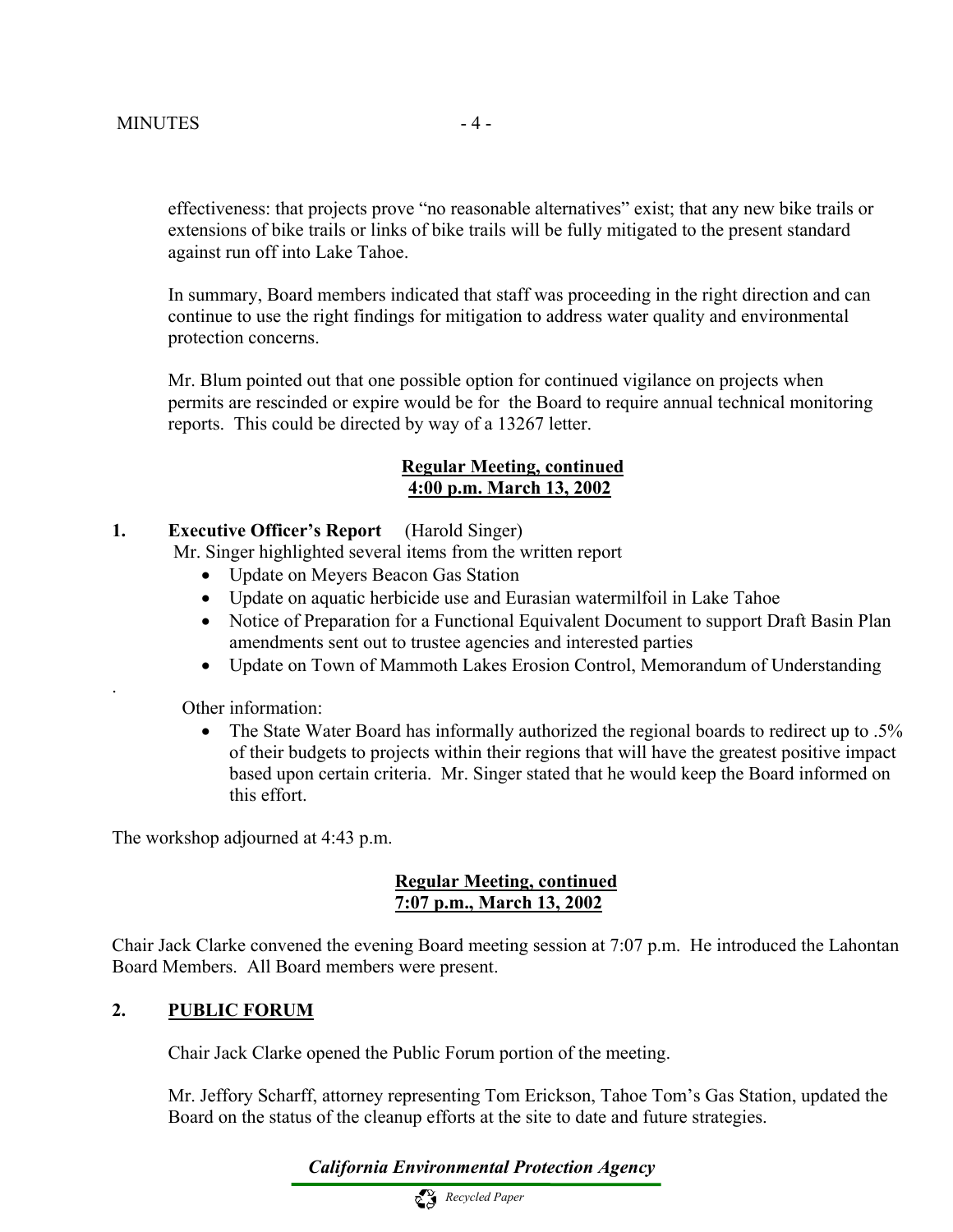Mr. William Bostic, watershed coordinator, Surprise Valley Resource Conservation District, briefed the Board on the history of the agency's work in the Surprise Valley area and the success of collaborative efforts with private landowners, public agencies and local organizations on resource conservation projects, including the formation of a watershed group, and a wildlife habitat improvement project through juniper management by selective thining.

### **3. ADOPTION OF UNCONTESTED CALENDAR**

Chair Jack Clarke stated that item No. 10 would be voted on separately and asked for a motion to adopt the remaining items on the Uncontested Calendar.

 **Motion:** Moved by Mr. Sandel, seconded by Mr. Betterley, **and unanimously carried**  to adopt as proposed Items No.5, 6, 7, 8, 9, 11, 15 from the Uncontested Calendar.

The following Board Members indicated an intent to abstain from voting on Item No. 10 as it related to specific applicants for State Revolving Fund loans: Dr. Nebeker will abstain from voting related to the Los Angeles County Sanitation District, as he disposes of secondary effluent produced at one of its facilities; Mr Sandel will abstain from voting related to Squaw Valley Public Service District as it is a client; Mr. Neil Eskind will abstain from voting related to Tahoe Truckee Sanitation Agency as it is a client.

**Motion:** Moved by Mr. Betterley, seconded by Dr. Cooley, to adopt as proposed Item No.10. **Motion carried** with Dr. Nebeker, Mr. Sandel and Mr. Eskind abstaining as noted above.

#### **4. MINUTES**

The Minutes of the Regular Board Meeting of February 13-14, 2002, in Victorville were approved.

**Motion:** Moved by Mr. Sandel, seconded by Mr. Eskind, **and unanimously carried** to adopt the February 13-14, 2002, Minutes as proposed..

#### **STATUS REPORTS**

### **12. Overview of the Total Maximum Daily Load (TMDLs) Program and the Statewide Total Maximum Daily Load (TMDL) Initiative.**

Jeremy Sokulsky, Lahontan Regional Board staff, introduced this item and gave a brief overview of the TMDL program and how TMDLs are used as tools for water quality restoration and planning. He acknowledged staff member Dave Roberts for his assistance in the preparation of the presentation. Mr. Sokulsky introduced Mr. Tom Howard for the next part of the presentation.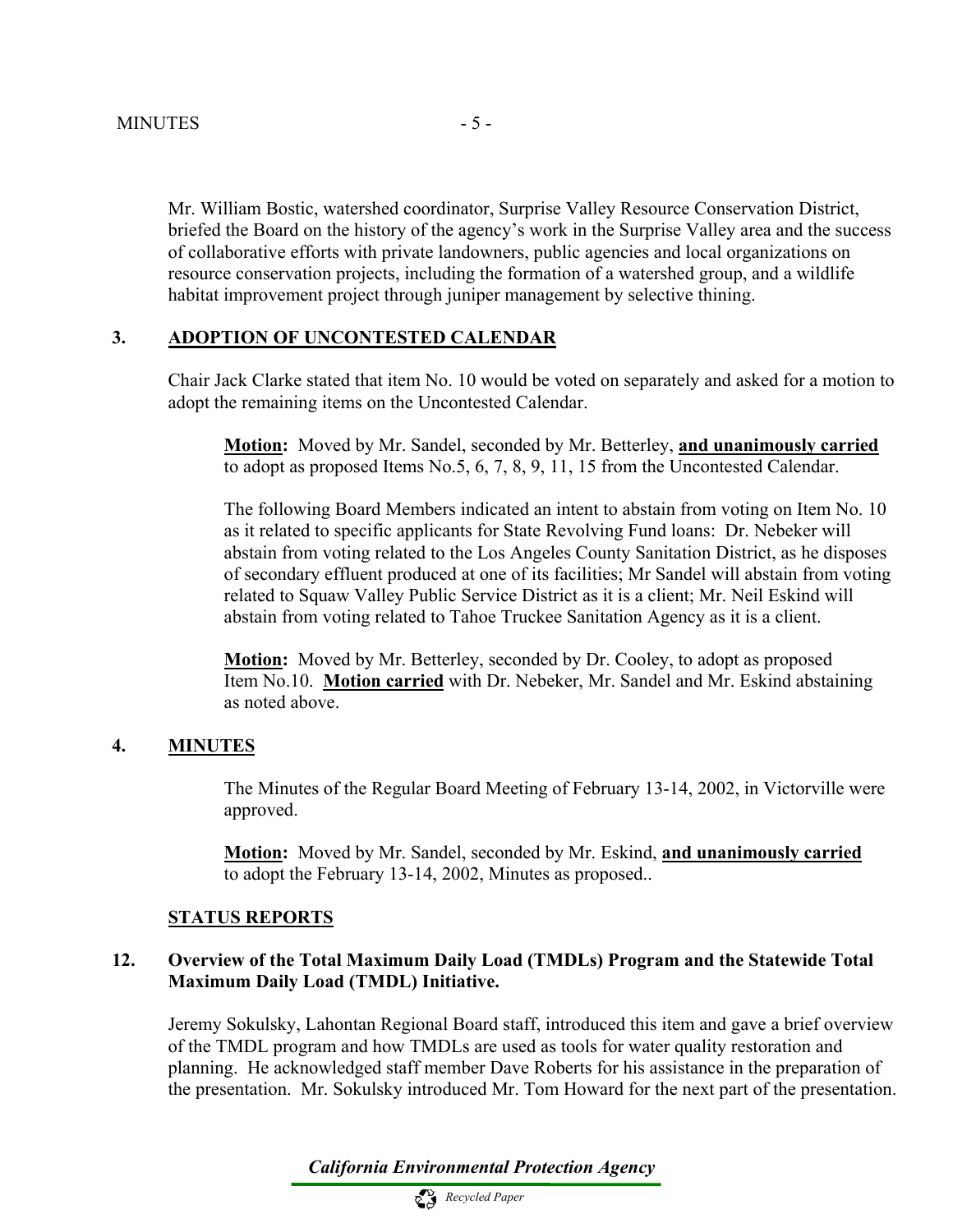Mr. Tom Howard, a Deputy Director at the State Water Resources Control Board and executive advocate for the TMDL program, explained the statewide prioritization process that resulted in the TMDL program being designated the highest priority program for Fiscal Year 2001-02. Mr. Howard answered questions from Board members.

### **13. Lake Tahoe Nutrient and Sediment TMDL Status Report and Coordination with the Tahoe Regional Planning Agency (TRPA) Regional Plan,** El Dorado, Placer, and Alpine Counties.

Jeremy Sokulsky, Lahontan Regional Board staff, made the staff presentation on the Lake Tahoe Nutrient and Sediment TMDL. The unique setting and activities in the Lake Tahoe Basin were presented in the context of the seven sections of a Total Maximum Daily Load (TMDL). The technical approach and TMDL related research with the Tahoe Regional Planning Agency's Lake Tahoe Basin Regional Plan Update and the USFS Forest Plan Update for Lake Tahoe. Board members asked questions and Mr. Sokulsky responded.

Mr. Sokulsky explained the joint coordination with TRPA staff on this project and introduced Mr. Shane Romsos, Fisheries and Wildlife Coordinator, TRPA staff.

Mr. Romsos described the relationship between Lake Tahoe TMDL and the TRPA Regional Plan Update in identifying desired future water quality conditions. With funding from both agencies, this effort will culminate in the coordinated update of the Lahontan Basin Plan incorporating the Lake Tahoe TMDL and the TRPA Regional Plan Update in Fiscal Year 2006-7. The goal of this joint project is to develop and implement consistent environmental standards.

### **14. Truckee River Sediment TMDL Status Report,** Placer, Nevada, and Sierra Counties.

 Catherine Olsen, Lahontan Regional Board staff, made the staff presentation. She highlighted the proposal to use a facilitated collaborative effort of resource agencies, local governments, private citizens, watershed groups, environmental organizations, and other groups in developing this TMDL. The outcome of the efforts of these active and diverse watershed groups will be presented to the Board in 2003 in the form of a technical TMDL for the Truckee River watershed.

### **16. CLOSED SESSION**

The Members of the Lahontan Regional Board met in closed session on March 13, 2002, at 9:15 p.m. in the Tahoe City Public Utilities District, Board room, in Tahoe City, to discuss Item No. 16 (g) and (h). The Board reconvened in open session at 9:36 p.m.

The evening Board meeting session adjourned at 9:37 p.m.

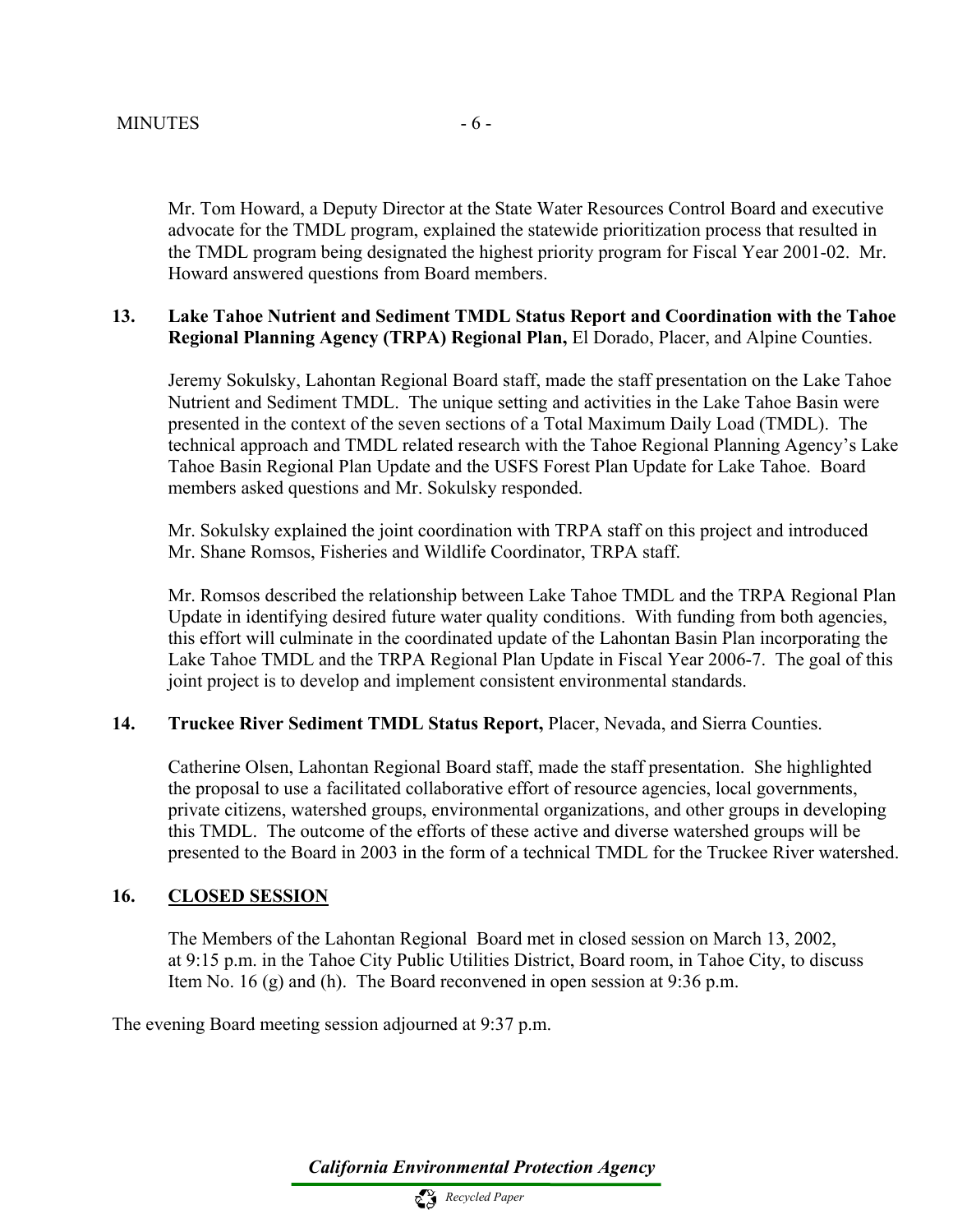### **Regular Meeting, continued 8:30 a.m., March 14, 2002**

Chair Jack Clarke called the morning session of the Board meeting to order at 8:30 a.m. All Board members were present.

### **ENFORCEMENT ACTION**

**17.** *Continued Public Hearing –* **Consideration of an Administrative Civil Liability Order (ACL) for the California Department of Transportation, District 3, for Violation of Waste Discharge Prohibitions Prescribed in the Water Quality Control Plan for the Lahontan Region, Violation of State Water Resources Control Board Order No. 99-06-DWQ, and Violation of Conditions Specified in a Waiver of Waste Discharge Requirements, for Discharge of Earthen Materials to Waters of the Truckee River Hydrologic Unit on September 19, 2001, Interstate 80 Rehabilitation Boca/Floristan Project, Nevada County – WDID No. 6A03CT3A21U.** 

Chair Jack Clarke opened the Public Hearing and administered the oath.

 Eric Taxer, Lahontan Regional Board, made the staff presentation. Mr. Taxer and Mr. Blum responded to questions from Board members.

 Mr. John Rodrigues, Chief of Construction for Caltrans Northern California Region, Districts 1, 2 and 3, made a brief presentation to the Board on behalf of Caltrans District Director, Jody Lonergan, who was unable to attend. He responded to questions from Mr. Singer and Board members.

 Mr. Scott Ferguson, Lahontan Regional Board staff, commented to the Board on the ACL regarding Caltrans and its contractors and subcontractors.

Mr. Jason Malcolm of Malcolm Drilling Company, addressed the Board and agreed that this unauthorized discharge regrettably did occur on September 19, 2001. He answered questions from Mr. Singer and Members of the Board. Mr. Blum made comments to the Board.

 Chair Jack Clarke asked if any public agencies or other interested parties wished to testify. None came forward and the Public Hearing was closed.

**Motion:** Moved by Mr. Sandel, seconded by Dr. Nebeker, **and unanimously carried**  to adopt the proposed order imposing civil liability against the California Department of Transportation, District 3..